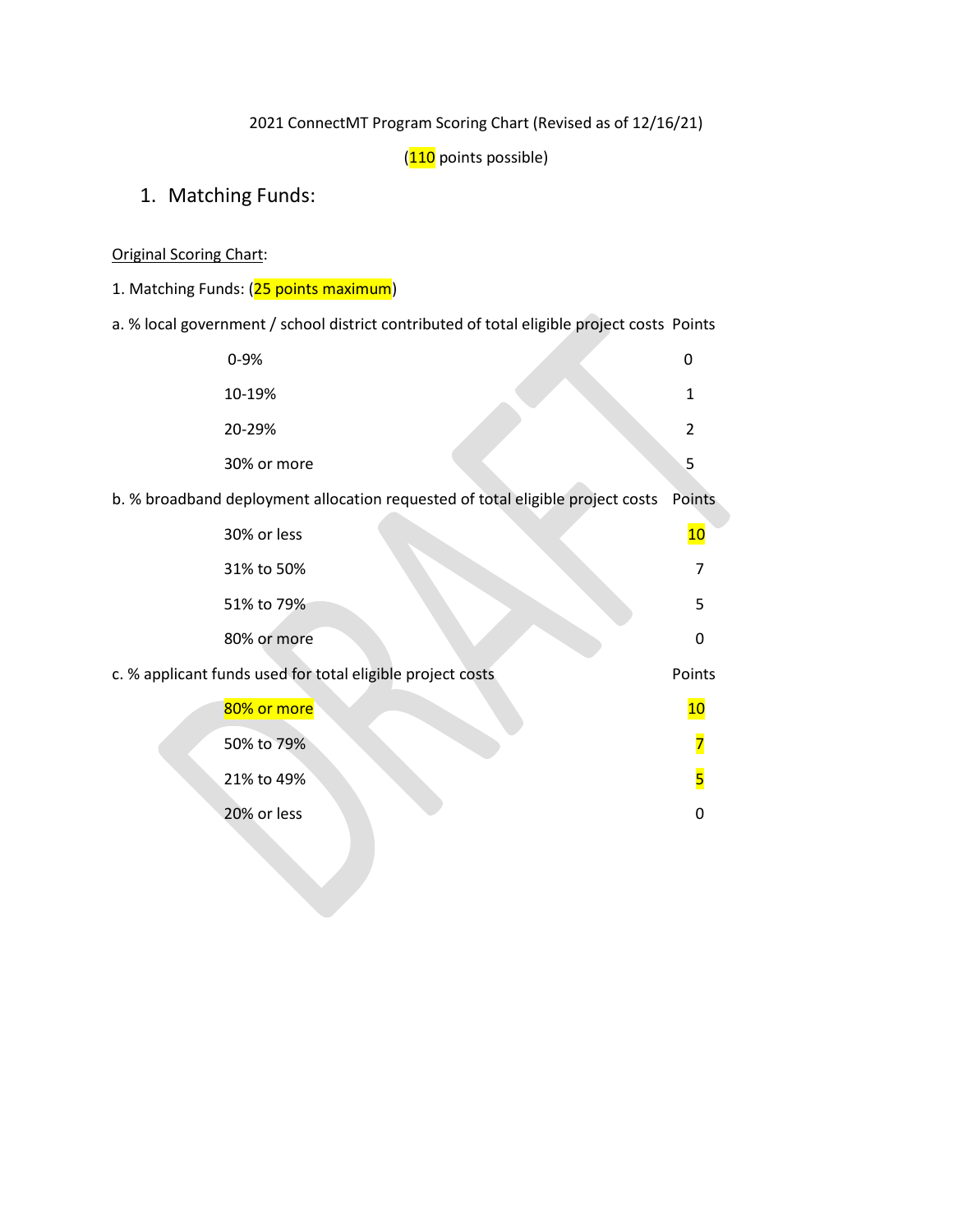Revised Scoring Chart:

|  | 1. Matching Funds: (15 points maximum) |
|--|----------------------------------------|
|--|----------------------------------------|

| a. % tribal / local government / school district contributed of total eligible project costs | Points |
|----------------------------------------------------------------------------------------------|--------|
| $0 - 9%$                                                                                     | 0      |
| 10-19%                                                                                       | 1      |
| 20-29%                                                                                       | 2      |
| 30% or more                                                                                  | 5.     |
|                                                                                              |        |
| b. % broadband deployment allocation requested of total eligible project costs<br>Points     |        |
|                                                                                              |        |

| 30% or less                                                | 5                       |
|------------------------------------------------------------|-------------------------|
| 31% to 50%                                                 | $\overline{\mathbf{2}}$ |
| 51% to 79%                                                 | $\overline{\mathbf{1}}$ |
| 80% or more                                                | 0                       |
| c. % applicant funds used for total eligible project costs | Points                  |
| 50% or more                                                | 5                       |
| 40% to 49%                                                 | $\overline{\mathbf{2}}$ |
| 21% to 39%                                                 | $\overline{\mathbf{1}}$ |
| 20% or less                                                | 0                       |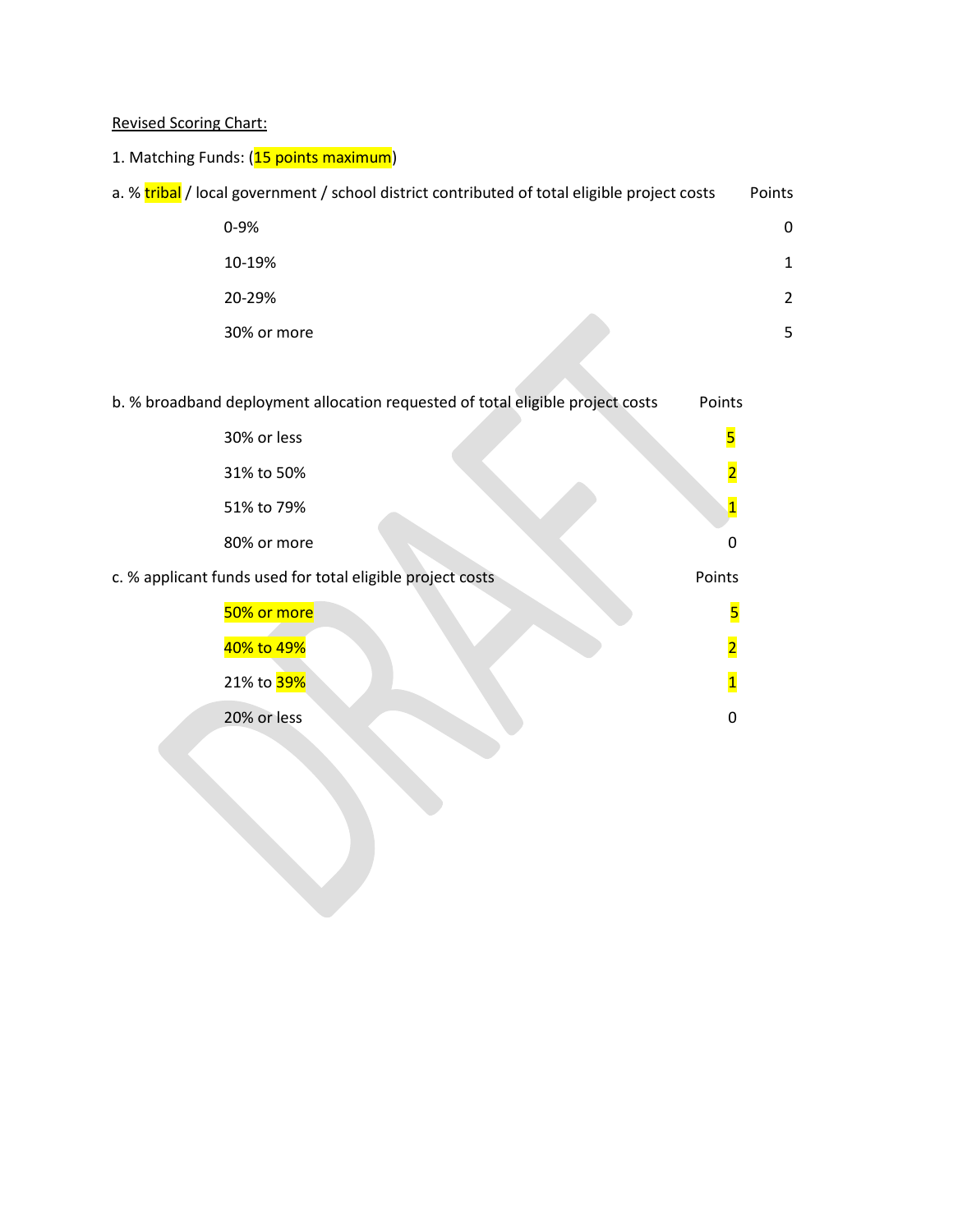### Matching Funds Comments:

### **Ziply Fiber**

Q 1 Matching funds

a) local gov't/school district contributed– the scoring seems to be backwards; they are saying 0-9% matching funds from local govt scores 0 while an amount of 30% or more scores 5 pts. Wouldn't the scale be higher if the local govt/school was being asked to provide less and the provider is providing more of the match component?

**ConnectMT Program response**: do not concur. Matching funds encourages investments from non-federal funding sources.

b) % request for eligible costs – similar logic; it seems the 80% or more of requested funds being for eligible purposes would score higher than proposals with request of 30% or less funds requested for eligible activities.

**ConnectMT Program response**: do not concur. Matching funds encourages investments.

# **Montana Telecom Association**

- Matching funds
	- o Too much emphasis (25 points) on matching
	- o Too much spread between low and high scores for less/greater matching
	- o Scoring should be more gradual
	- $\circ$  The higher the matching requirement, the lower the participation from smaller providers.
	- o 80% match is unrealistic.
- Matching Funds (25 points)

As a general observation, MTA notes that the Matching Funds category receives 25% of all available points, whereas the speed category receives relatively less (20%). MTA believes that legislative intent favors deployment of reliable, high-speed broadband infrastructure that meets or exceeds speed thresholds outlined in Treasury guidelines. Matching funds is accorded considerably less priority. While matching funds are important in weeding out less financially sound applications, and for stretching grant dollars, the policy emphasis of SB 297 and supporting federal guidelines prioritizes serving frontier, unserved and underserved Americans with reliable broadband.

In fact, the relative importance of speed over matching funds is clarified even further under IIJA, where the matching requirement is exempted in high-cost areas, and eligible entities are able to use federal funds to meet their matching requirement. NTIA may reduce or waive matching requirements.

• MTA Recommendation: The Matching Funds category should account for no more than speed thresholds or reaching frontier, unserved and underserved locations to reflect the relative importance of matching as opposed to reaching frontier, unserved and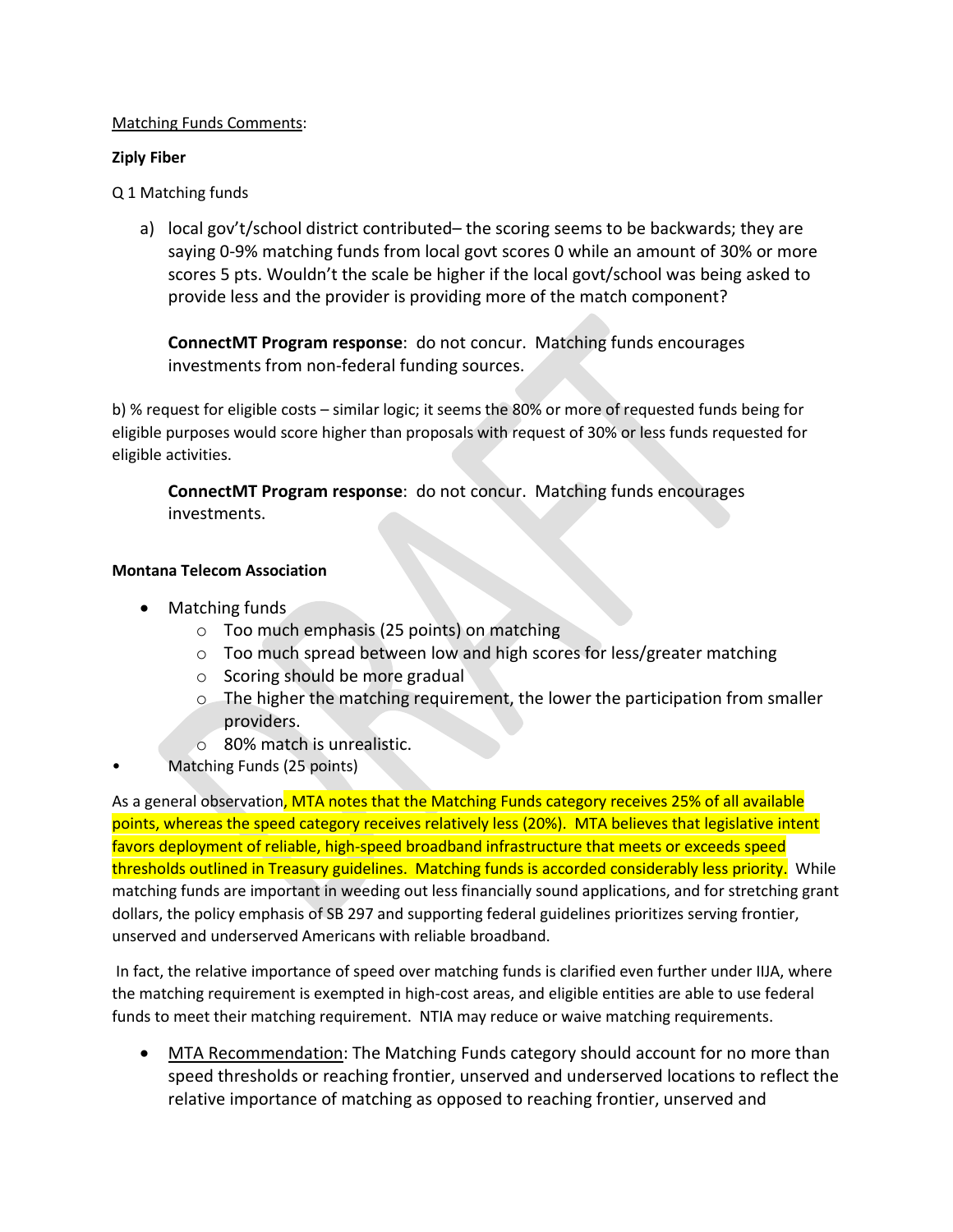underserved communities and locations with reliable broadband service that meets or exceeds speed thresholds. MTA suggests Matching Funds total of 15 points, with 5 points in each subcategory.

# **ConnectMT Response: Concur and changed point structure to reflect recommendation.**

Additionally, the Matching Funds category includes scoring criteria in the following areas:

o % local government contribution

**Zero points are given to projects that include a match of 0-9%. This score discriminates against** partnerships with local government entities with fewer resources but which nonetheless provide matching funds. As drafted, some partnerships with local governments would get zero points.

**ConnectMT Response**: Do not concur. Local governments that contribute over 10% to a project should be incented for the commitment to a project.

o % broadband deployment allocation funds requested of total eligible project costs

 For reasons expressed above, MTA supports matching funds to qualify eligible providers and stretch grant dollars. MTA is concerned that both the range of points (0-10) and the steps between each performance criterion will discourage participation. For example, a project which seeks 51% allocation funds receives only 5 out of 10 points. A 50/50 grant/match project should receive a higher relative score. Many projects become untenable above that threshold. MTA recommends awarding points on a 1-5 range, with 5 points awarded at <50%, 4 at 50%, 3 at 70%, and 1 at 80%.

o % applicant funds used for total eligible project costs

**E** For the reasons stated above, the range should be  $0 - 5$  points, and each step given more gradual progression. MTA recommends eliminating the 80 % match and using >50% instead, with more gradual steps between each score.

**ConnectMT Response: Concur and changed point structure to reflect recommendation.**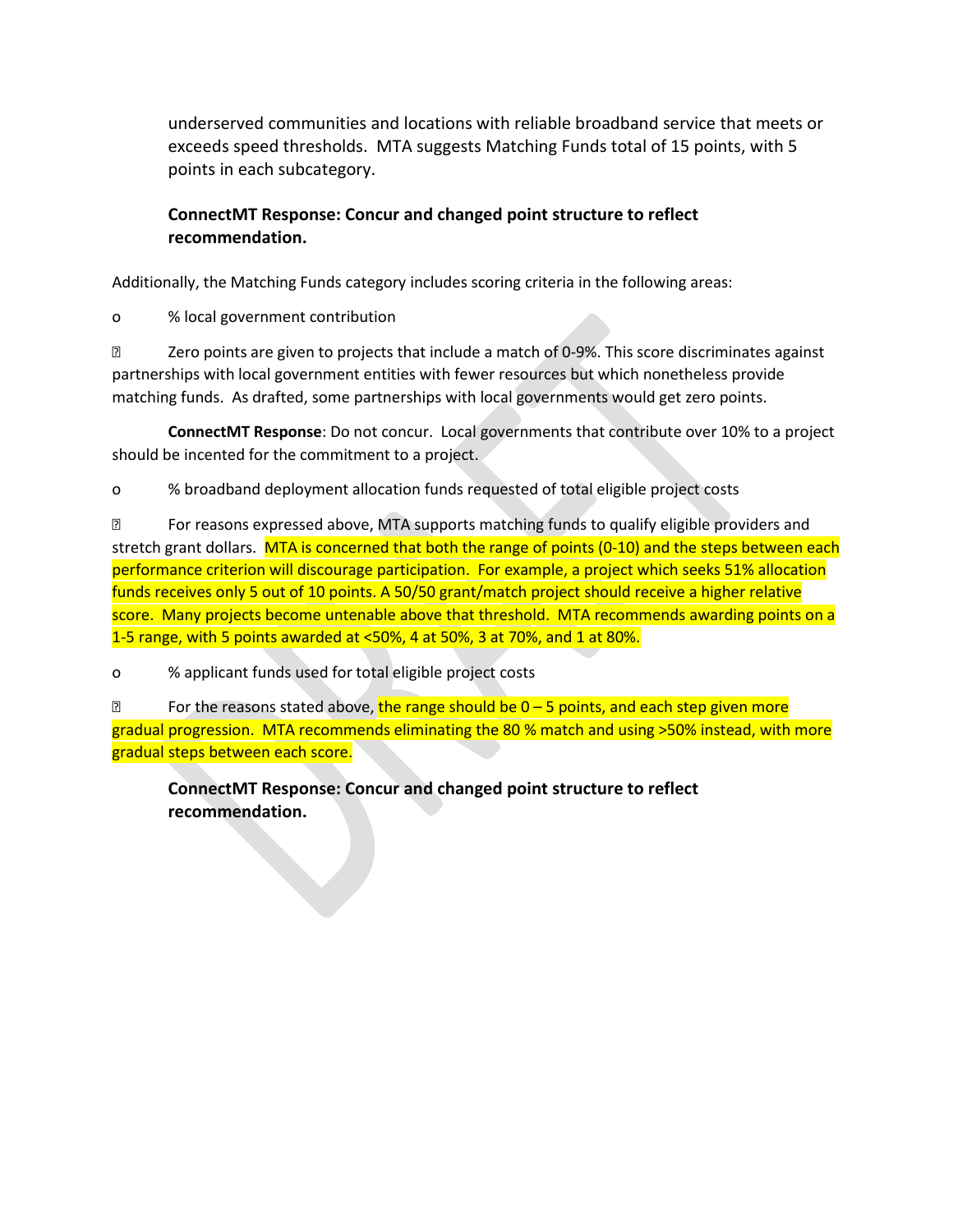# 2. Passing Counts of locations:

#### Original Scoring Chart:

- 2. Passing Counts of locations: (20 points maximum)
- a. # passed vs current served locations (households, businesses, farms, anchors)

|             | 50% | 75% | 100% |
|-------------|-----|-----|------|
| Frontier    | 10  | 15  | 20   |
| Unserved    | 10  | 12  | 15   |
| Underserved | 5   |     | 10   |

### Revised Scoring Chart:

- 2. Passing Counts of locations: (20 points maximum)
- a. # passed vs current served locations (households, businesses, farms, anchors)

|             | 25% | 50% | 100% |
|-------------|-----|-----|------|
| Frontier    | 10  | 15  | 20   |
| Unserved    | 10  | 12  | 15   |
| Underserved | 5   |     | 10   |
|             |     |     |      |

### Comments:

### **Montana Telecom Association:**

Passing Counts of Locations (20 points)

o SB 297 prioritizes infrastructure investment in frontier, unserved and underserved locations with frontier and underserved areas receiving greater weight. The proposed scores may need clarification though. It appears that projects need to include at least 50% coverage of frontier, unserved or underserved locations to qualify for any points. Hypothetically, a project may include 25% of locations passed that qualify as frontier; 45% unserved and 30% underserved. Would such a project receive zero points for serving less than 50% of the proposed frontier and unserved locations?

**MTA recommendation. MTA respectfully requests clarification of this scoring criterion to ensure** that projects that serve frontier and unserved locations are given proportional priority.

**ConnectMT Response: Concur and % passing of frontier and unserved adjusted.**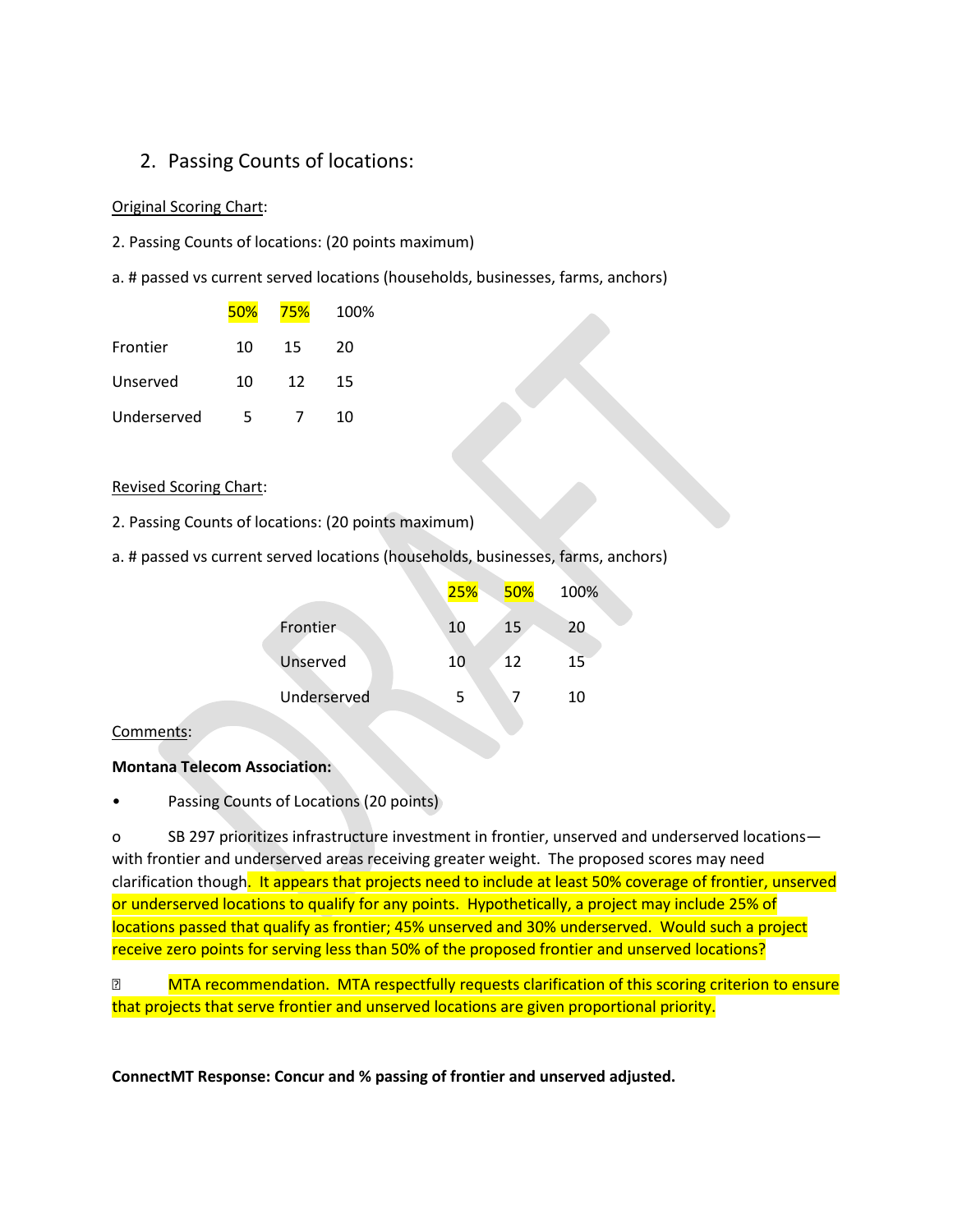# 3. Speed Tresholds of project:

# Original Scoring Chart:

| 3. Speed Thresholds of project: (20 points maximum) |                         |                 |  |
|-----------------------------------------------------|-------------------------|-----------------|--|
| Upload /download speeds (mbps)                      | Points                  |                 |  |
| a. 100/20 up to 99/99                               |                         |                 |  |
| 100% (of project)                                   | $\overline{\mathbf{0}}$ |                 |  |
| 75%                                                 | 5                       |                 |  |
| 50%                                                 | 10                      |                 |  |
| 25%                                                 | 15                      |                 |  |
| b. 100/100 or higher                                |                         |                 |  |
| 100%                                                | $\overline{20}$         |                 |  |
| 75%                                                 | 15                      |                 |  |
| 50%                                                 | 10                      |                 |  |
| 25%                                                 | 5                       |                 |  |
| <b>Revised Scoring Chart:</b>                       |                         |                 |  |
| 3. Speed Thresholds of project: (30 points maximum) |                         |                 |  |
| Upload /download speeds (mbps)                      |                         | Points          |  |
| a. 100/20 up to 99/99 with scalability to 100/100   |                         |                 |  |
| 100% (of project)                                   |                         | 20              |  |
| 75%                                                 |                         | 15              |  |
| 50%                                                 |                         | 10              |  |
| 25%                                                 |                         | <mark>5</mark>  |  |
| b. 100/100 or higher                                |                         |                 |  |
| 100%                                                |                         | 30              |  |
| 75%                                                 |                         | $\overline{20}$ |  |
| 50%                                                 |                         | 10              |  |
| 25%                                                 |                         | 5               |  |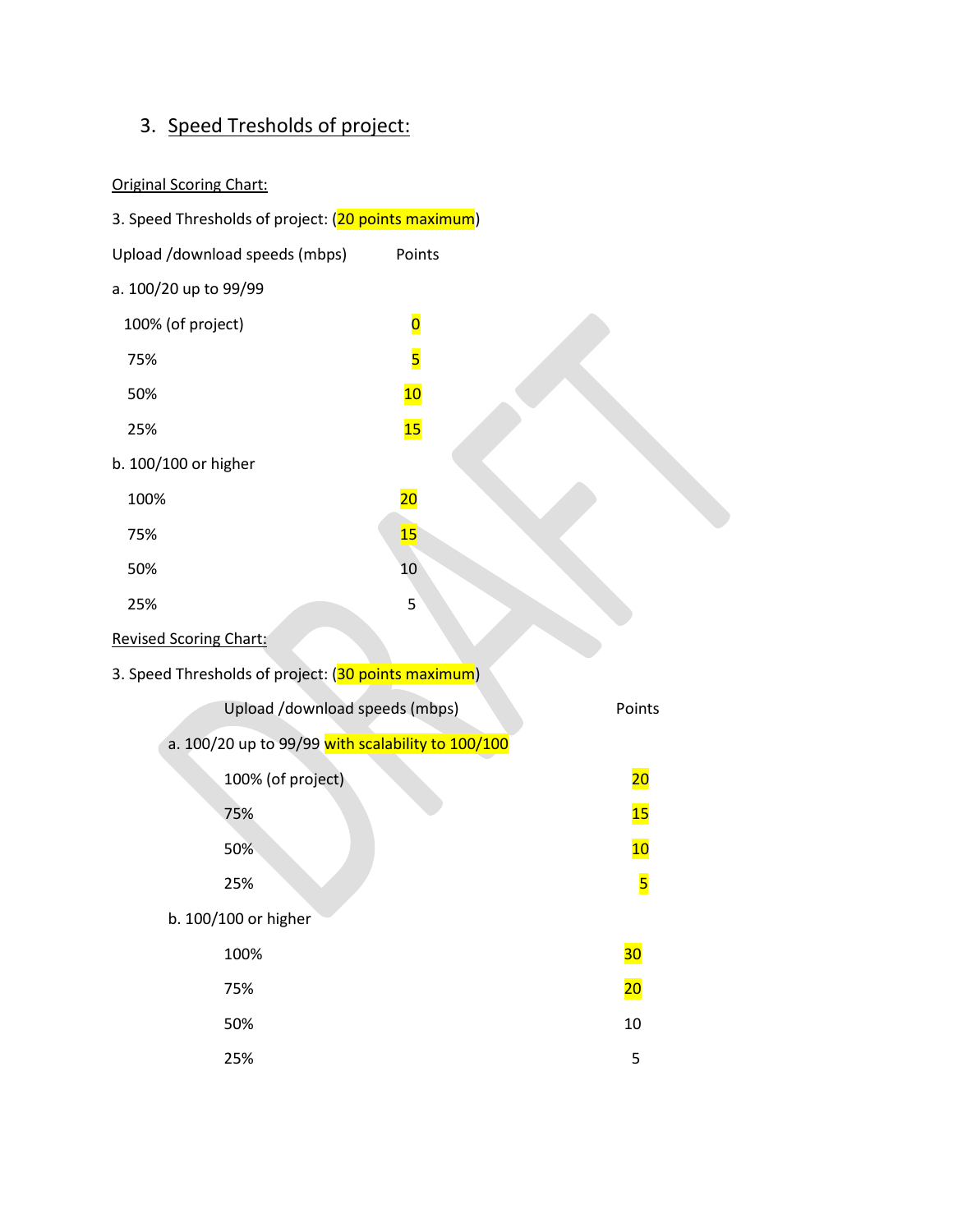# Comments:

### **Ziply Fiber**

Q 3 Speed Thresholds

a) It seems the scoring points are flipped with 100% of project getting 100/20 -100/100 getting 0 points but where 25% of the project getting that service scoring 15 points.

# **ConnectMT Response: Concur, and adjustments made to reflect changes.**

### **Montana Telecom Association**

- Speed
	- o Primary emphasis needs to focus on fiber, symmetric 100/100 mbps service
	- o Draft rules do not include/encourage scalability
- Speed Thresholds (20 points)

o MTA seeks clarification of the scores provided. For example, if a project proposes to serve 75% of locations with symmetric 100/100 fiber (15 points) and 25% with 100/20 service (15 points), does the project receive 30 points? MTA also is concerned with the implication that a project where 50% is 100/100 symmetric and 50% is 100/20 (20 points) may satisfy statutory speed expectations. That is, there is no scalability factor in the 100/20 category. Under treasury guidelines, 100/20 is only a temporary solution. Projects that propose 100/20 must demonstrate scalability to meet or exceed symmetric 100/100 service. Further, it appears the fewer locations served with 100/20, the higher the score. Does this mean that, for instance, if a project serves only 25% of locations at 100/20, it is assumed to serve the remaining 75% with symmetric 100 mbps service?

**MTA recommendation. MTA respectfully requests clarification of this scoring criterion.** Additionally, MTA recommends increasing maximum points given for meeting or exceeding speed thresholds, given the primary importance of meeting or exceeding speed thresholds.

**ConnectMT Response: Concur and changes reflected.**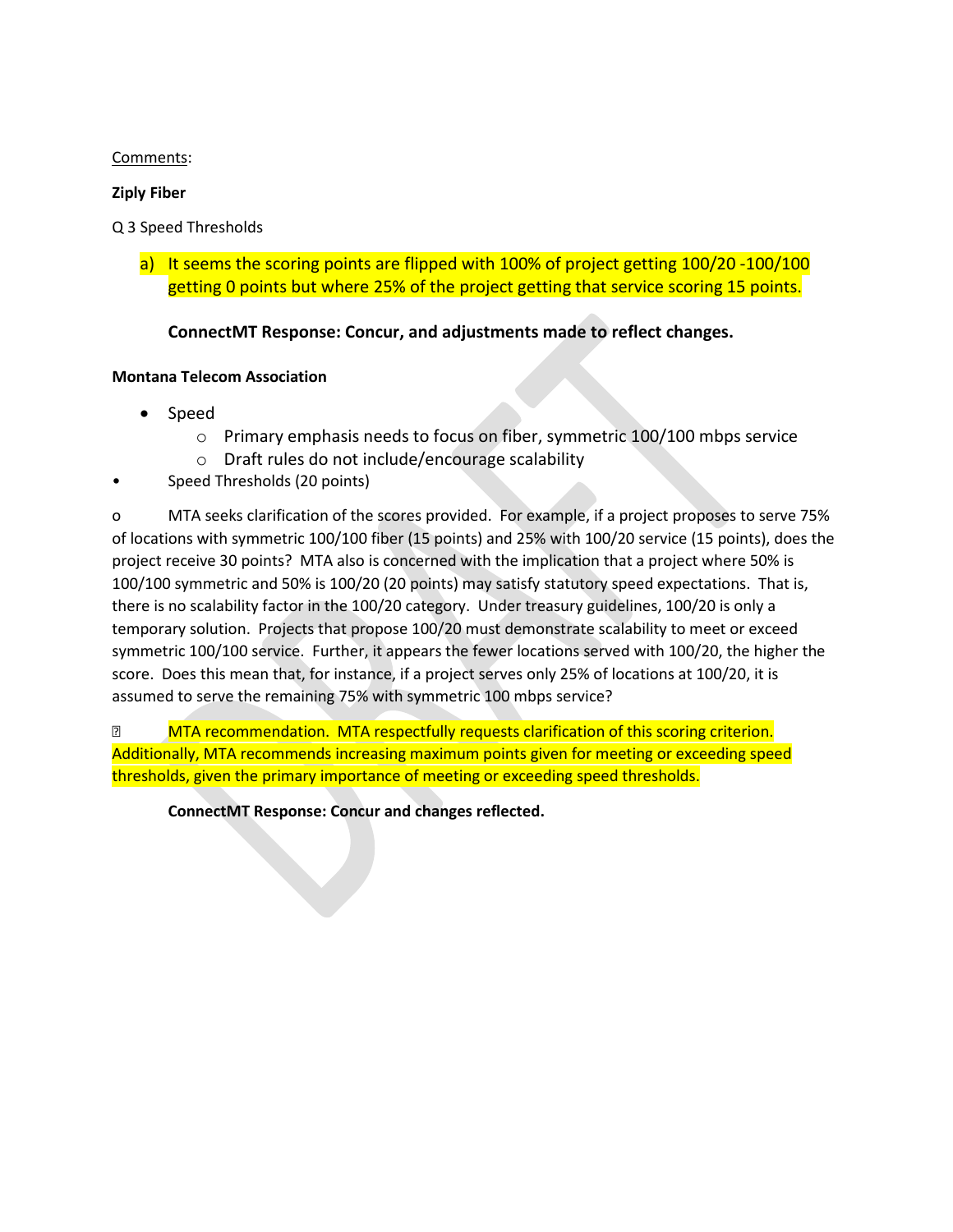4. Use of Existing Infrastructure: (20 points maximum)

### Original Scoring Chart:

- 4. Use of Existing Infrastructure: (10 points maximum)
	- a. Use of existing rights of ways and easements: 5 points
	- b. Use of existing fiber optics middle mile infrastructure: 5 points

### Revised Scoring Chart:

- 4. Use of Existing Infrastructure: (20 points maximum)
	- a. Use of existing rights of ways and easements: 5 points
	- b. Use of existing fiber optics middle mile infrastructure: 5 points

c. colocation of existing & new facilities for public safety communication networks: 10 points

No comments received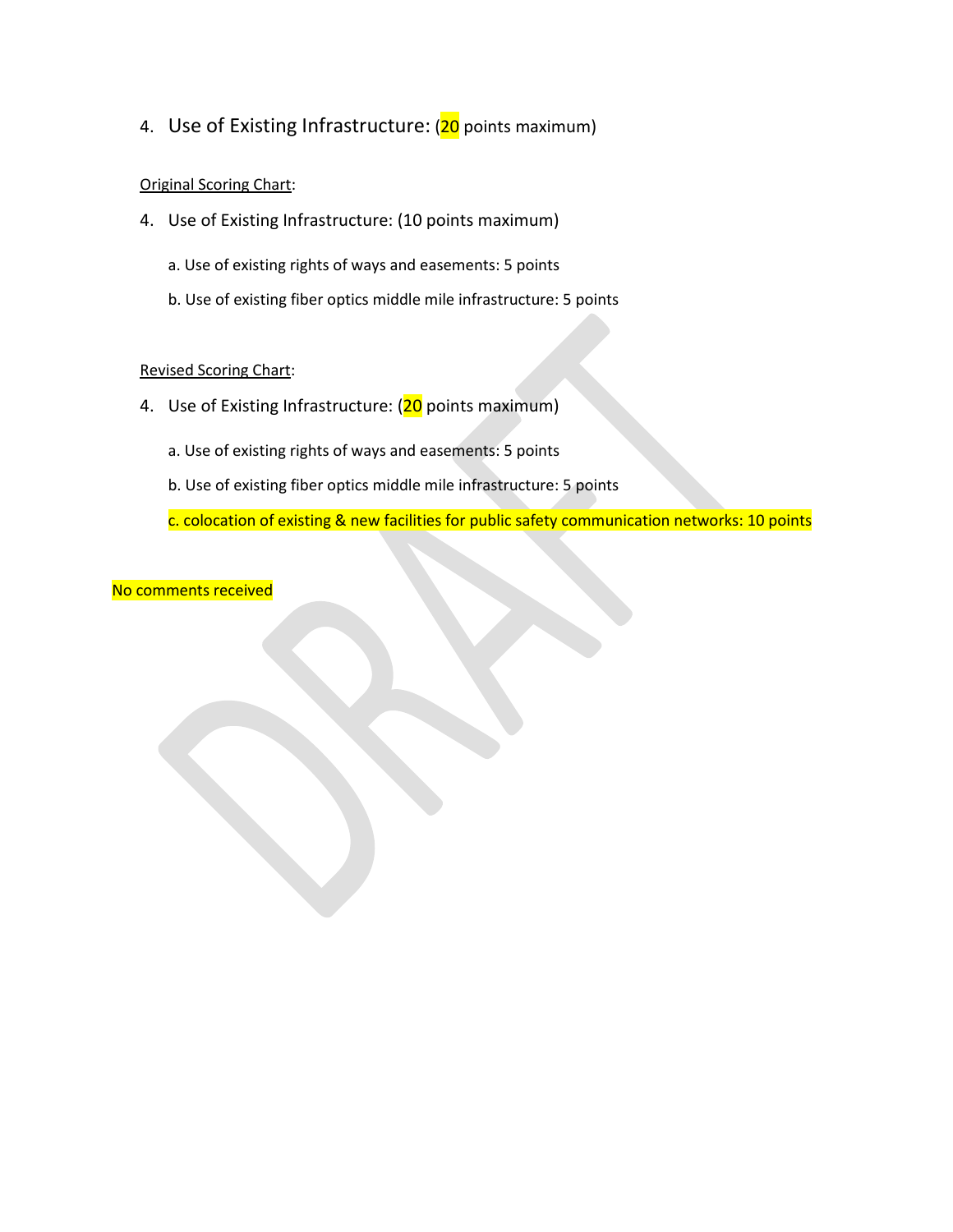# 5. Timeframe to Complete Project:

# Original Chart:

5. Timeframe to complete Project: (5 points maximum)

| a. Less than 1 year: | 5 points |
|----------------------|----------|
| b. 1-2 years:        | 3 points |
| c. 2-3 years:        | 2 points |

### Revised Chart:

5. Timeframe to complete Project: (5 points maximum)

| а. | up to 2 years: | 5 points |
|----|----------------|----------|
|----|----------------|----------|

b. over 2 years up to 3 years: 3 points

Comments:

Montana Telecom Association

• Timing

o Preference for shorter time-to-complete favors "off the shelf" ("shovel-ready") projects. Such projects may be less complex than more comprehensive, holistic projects.

o Also, some providers/applicants may not have "shovel-ready" projects on the books. These projects necessarily will take longer to design and implement. However, they should not receive lower scores simply because the applicant has no "quick" projects.

o Supply chain, both labor and material, already make quick-to-complete projects more **challenging** 

• Timeframe to complete project (5 points)

o Projects that can be completed in less than one year receive 5 points, vs. 3 points for projects that can be completed in less than 2 years. Given the time it normally takes to design a project and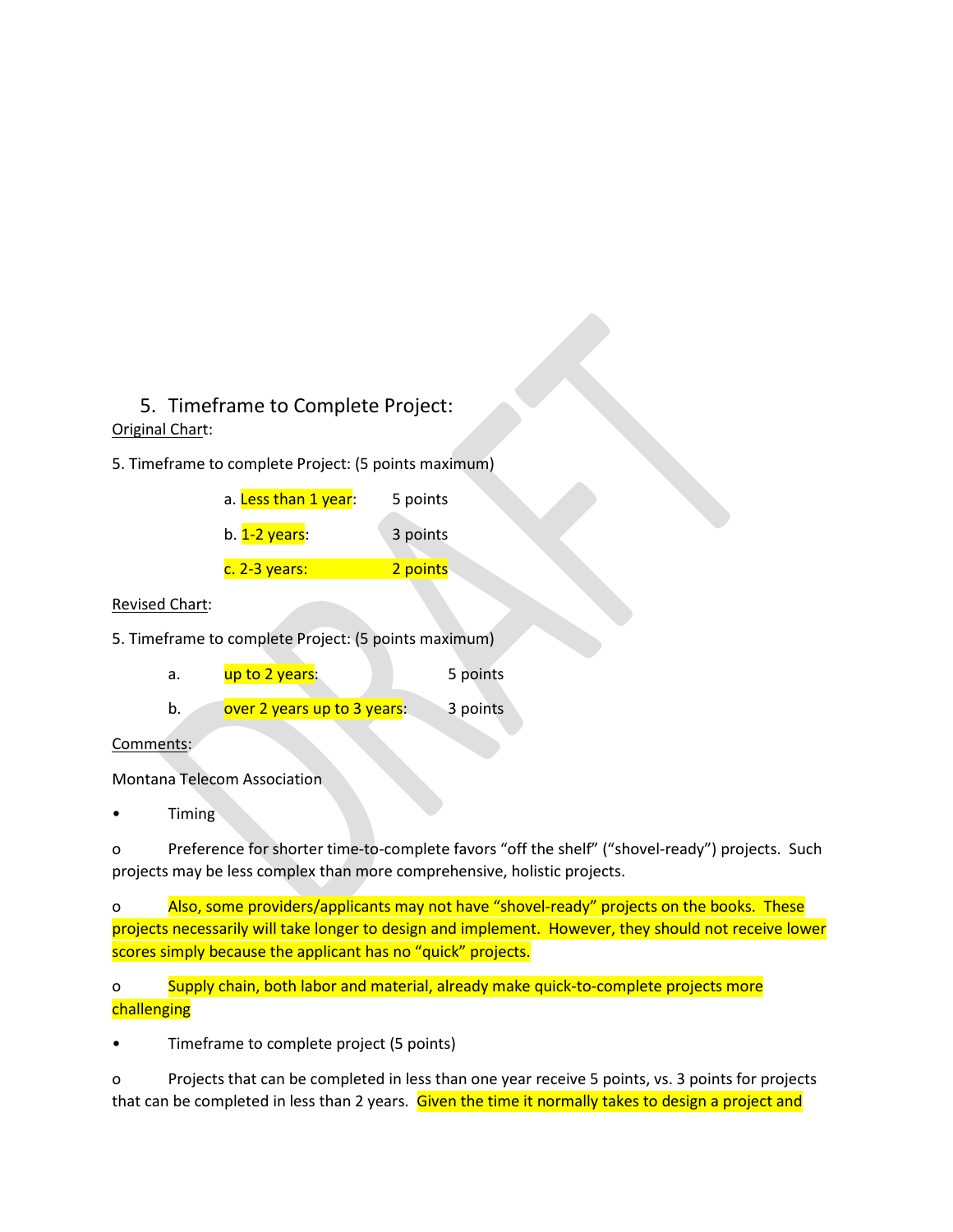order materials and labor, 1 year is aggressive—even without considering that supplies are already quoting delays of a year or more. A 1-year time-to-complete would require the availability of shovel ready projects ready for implementation. This is OK, sometimes. But it can risk scoring higher smaller projects at the expense of more comprehensive projects. Moreover, not all providers have projects ready to go. They may be applying for projects outside of their service areas, where they have no existing facilities. They could not apply for a grant, get awarded, design and implement a project in a one-year time frame.

**ConnectMT Response: Concur and made adjustments to remove 1 year or less completion.**

6. # of Montana Jobs Created or maintained relative to county(ies) of project area:

# Original and Revised Scoring Chart:

6. # of Montana Jobs Created or maintained relative to county(ies) of project area: (10 points maximum)

(10 points maximum)

1% or more increase in jobs created: 10 points

# Comments:

# **Montana Telecom Association:**

- $\circ$  SB 297 asks for "the number of Montana jobs the provider proposes to create or maintain relative to the population where service is proposed.
- MTA recommends that the key metrics include a measurement of the number of providers "with less pressure to generate profits and with a commitment to serving entire communities." (Sources: Treasury ARPA guidelines, Capital Projects, BEAD)

# **ConnectMT Response: Do not concur. Existing metric measures community commitment and job creation / sustainability of jobs.**

# 7. Equity and Affordability: (10 points maximum)

# Original Scoring Chart:

# 7. Equity and Affordability: (10 points maximum)

- a. Free public access offered at community center for broadband service: 2 points
- b. Monthly subscriber fees included for low-income residents: 2 points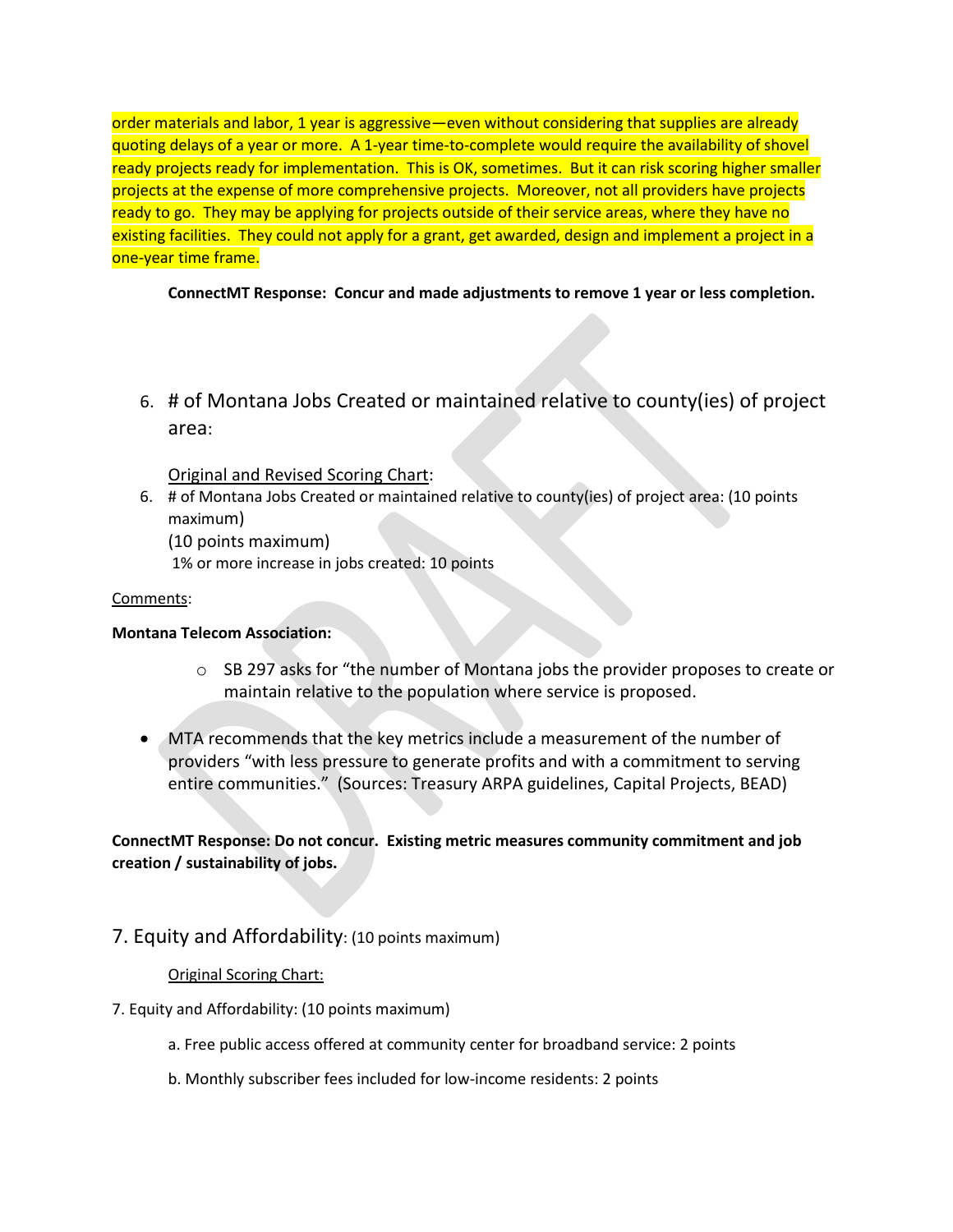- c. 30% or more of residential locations at or below poverty level: 2 points
- d. 30% or more of residential locations receiving WIC: 1 point
- e. % of unemployment of area above national average: 2 points
- f. 20% of residential locations receiving free school meals: 1 point

### Revised Scoring Chart:

- 7. Equity and Affordability: (10 points maximum)
	- a. Free public access offered at community center for broadband service for 3 years: 2 points
	- b. Monthly subscriber fees included for low-income residents: 2 points
	- c. 30% or more of residential locations at or below poverty level: 2 points
	- d. 30% or more of residential locations receiving WIC: 1 point
	- e. % of unemployment of area above national average: 2 points
	- f. 20% of residential locations receiving free school meals: 1 point

### Comments:

### **Ziply Fiber**

Q7 Equity & Affordability

After looking at the draft application it's not clear where we are to address the question components; is there a plan for a narrative block or is the Broadband Office going to measure these factors based on the Proposed Service Area with their data sources?

**ConnectMT Response: Yes, there is a narrative to address this. Yes, the program will use available data sources to determine points for poverty level, WIC, unemployment, and free school meals.**

# **Montana Telecom Association**

- Free public access at community center
	- o Not in SB 297. Treasury guidelines call for "low-cost option"
	- $\circ$  MTA supports low-cost option, but realizes that the more expensive such options are, the less sustainable a project becomes.
	- o Some communities do not have community
	- Equity and Affordability
- "Free" public access. There is no statutory or administrative provision regarding free public access offered at a community center. There is reference to "low-cost options" for end users. Nor are there necessarily community centers in every community.